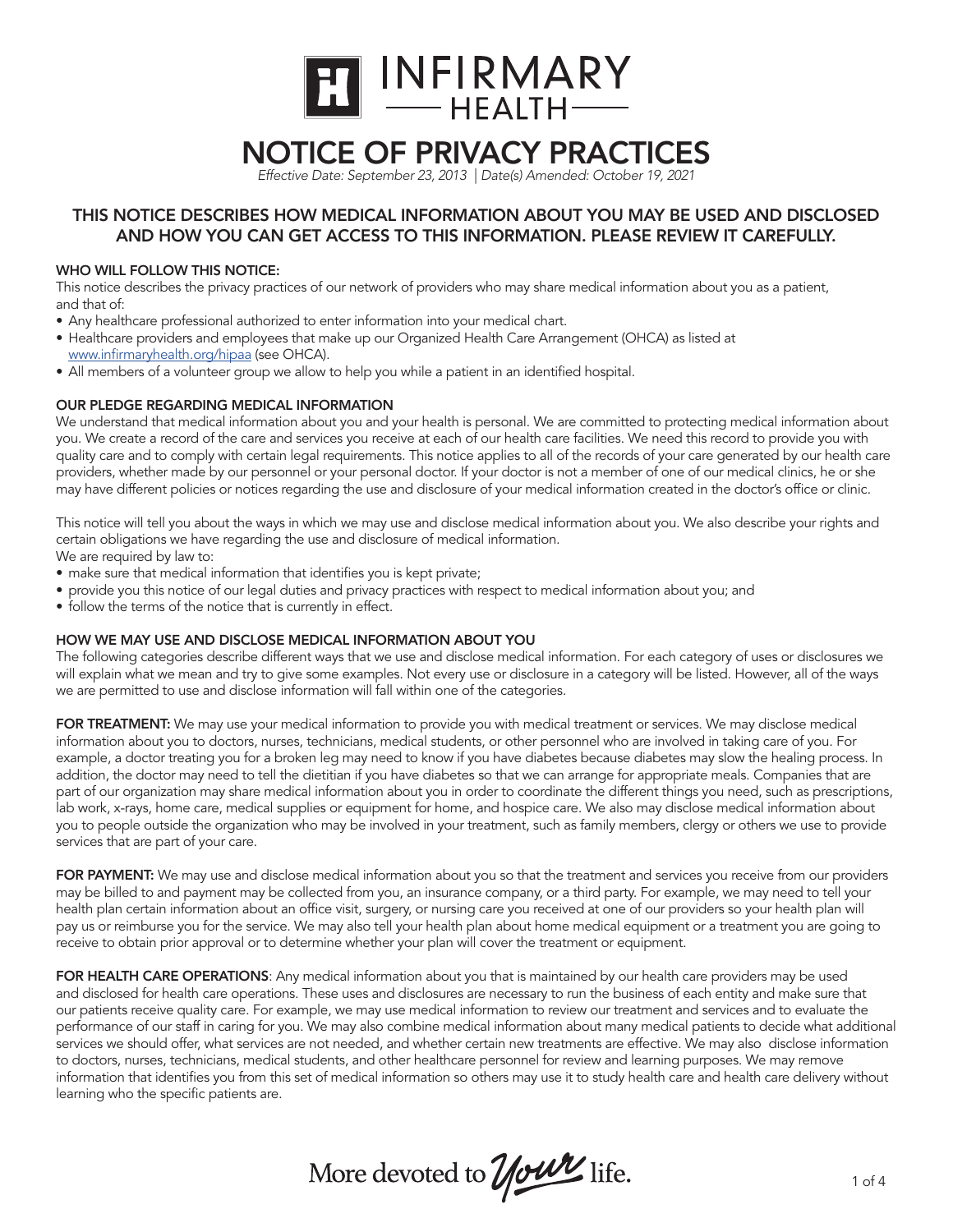

APPOINTMENT REMINDERS: We may contact you as a reminder that you have an appointment for treatment at one of our providers.

HEALTH-RELATED BENEFITS AND SERVICES: We may tell you about health-related benefits or services that may be of interest to you, such as, disease-specific support groups or childbirth education services and classes.

HOSPITAL DIRECTORY: We may include certain limited information about you in our hospital directory while you are a patient at an Infirmary Health hospital. This information may include your name, location in the hospital, your general condition (e.g., fair, stable, etc.), and your religious affiliation. The directory information, except for your religious affiliation, may also be released to people who ask for you by name.

TREATMENT ALTERNATIVES: We may tell you about or recommend possible treatment options or alternatives that may be of interest to you.

HEALTH-RELATED BENEFITS AND SERVICES: We may tell you about health-related benefits or services that may be of interest to you, such as, disease-specific support groups or childbirth education services and classes.

HOSPITAL DIRECTORY: We may include certain limited information about you in our hospital directory while you are a patient at a hospital. This information may include your name, location in the hospital, your general condition (e.g., fair, stable, etc.), and your religious affiliation. The directory information, except for your religious affiliation, may also be released to people who ask for you by name. Your religious affiliation may be given to a member of the clergy, such as a priest, rabbi, or minister even if they don't ask for you by name. This is so your family, friends, and clergy can visit you in the hospital and generally know how you are doing. You may make a request to be excluded from the hospital directory by contacting the Admission Department at any time during your stay.

INDIVIDUALS INVOLVED IN YOUR CARE OR PAYMENT FOR YOUR CARE: We may release medical information about you to a friend or family member who is involved in your medical care or who may help pay for your care. We may also tell your family or friends your condition and that you are in one of our hospitals. In addition, we may disclose medical information about you to an organization assisting in a disaster relief effort so that your family can be notified about your condition, status and location.

RESEARCH: Under certain circumstances, we may use and disclose medical information about you for research purposes. For example, a research project may involve comparing the health and recovery of all patients who received one medication to those who received another for the same condition. All research projects, however, are subject to a strict approval process. This process evaluates a proposed research project and its use of medical information, trying to balance the research needs with patients' need for privacy of their medical information. Before we use or disclose medical information for research, the project will be approved through this research- approval process. We may, however, disclose medical information about you to our clinical research staff, as long as the medical information they review is limited to use by our facility, in preparation for a research project. This helps them look for patients with specific medical needs who may benefit from new treatments or procedures. We may release information that reveals who you are to researchers or others involved in your care at the facility. If a research project is identified that may benefit you, your physician will be contacted to advise him of the availability of the study. This information will be discussed only with your physician and the researcher.

AS REQUIRED BY LAW: We will disclose medical information about you when required to do so by federal, state, or local law.

TO AVERT A SERIOUS THREAT TO HEALTH OR SAFETY: We may use and disclose medical information about you when necessary to prevent a serious threat to your health and safety or the health and safety of the public or another person. Any disclosure, however, would only be to someone able to help prevent the threat.

AS A PARTICIPANT IN HEALTH INFORMATION EXCHANGES: We may use and disclose medical information about you when participating in health information exchanges (HIE), such as Alabama's One Health Record. Health Information Exchanges are defined at HealthIT.gov as a means that "allows doctors, nurses, pharmacists, other health care providers to appropriately access and securely share a patient's vital medical information electronically; improving the speed, quality, safety and cost of patient care." (https://www.healthit.gov/ topic/health-it-and-health-information-exchange-basics/what-hie)

Additional information about Alabama's One Health Record can be found at https://onehealthrecord.alabama.gov. To request that your information not be shared by Alabama One Health Record, you can fill out the *Request for Restrictions on Use and Disclosure of Protected Health Information* form that can be found at www.infirmaryhealth.org/hipaa.

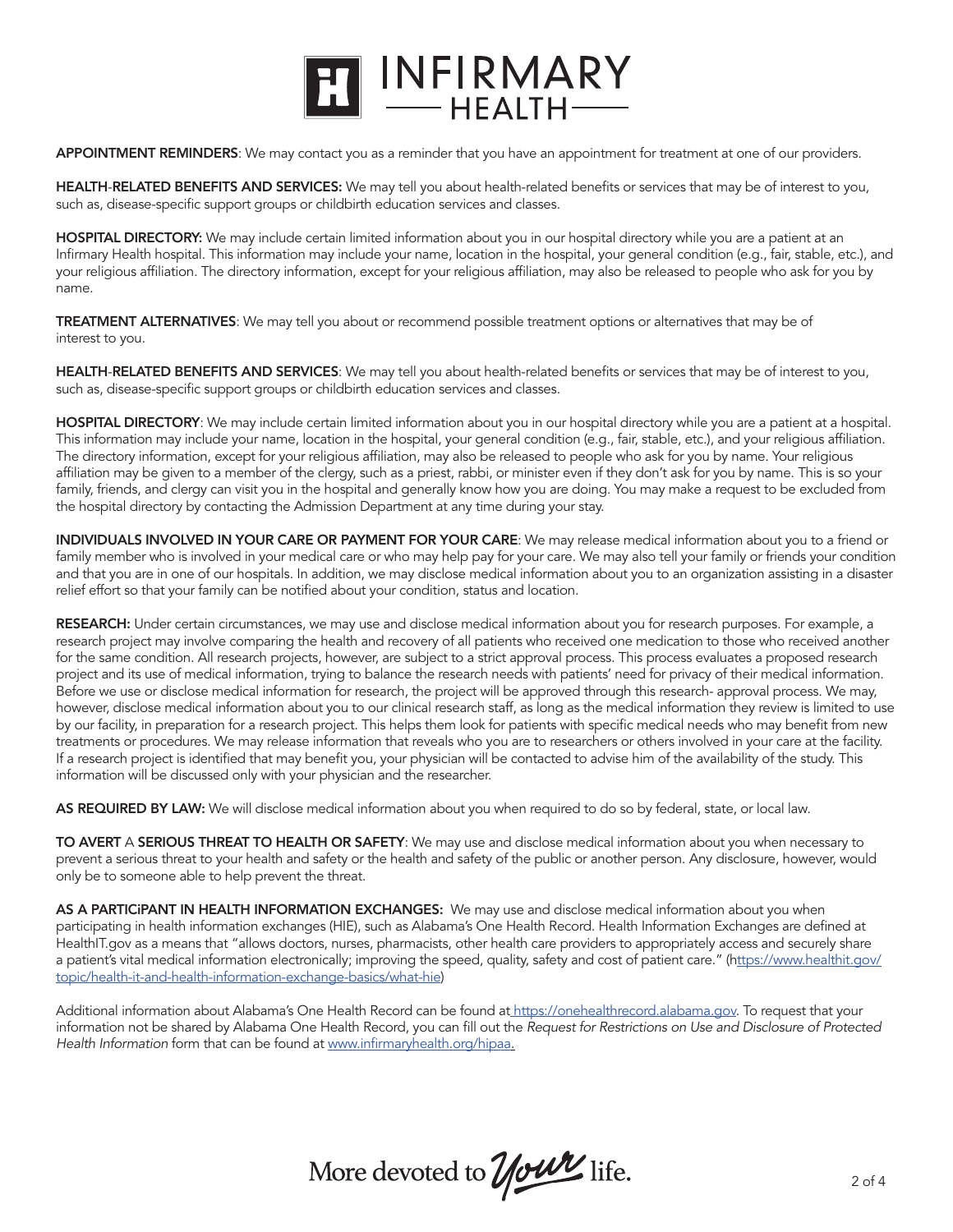

#### SPECIAL SITUATIONS:

ORGAN AND TISSUE DONATION: If you are an organ or tissue donor, we may release medical information to organizations that handle organ procurement or organ, eye or tissue transplantation, or to an organ donation bank, as necessary, to facilitate organ or tissue donation and transplantation.

MILITARY AND VETERANS: If you are a member of the armed forces, we may release medical information about you as required by military command authorities. We may also release medical information about foreign military personnel to the appropriate foreign military authority.

WORKERS' COMPENSATION: We may release medical information about you for workers' compensation or similar programs according to applicable law.

PUBLIC HEALTH ISSUES: We may disclose medical information about you for public health activities. The reasons we may disclose information would be in order to:

- prevent or control disease, injury or disability; report births and deaths;
- report child abuse or neglect;
- report reactions to medications or problems with products; notify people of recalls of products they may be using;
- notify a person who may have been exposed to a disease or may be at risk for contracting or spreading a disease or condition; We will only make this disclosure if you agree or when required or authorized by law.

HEALTH OVERSIGHT ACTIVITIES: We may disclose medical information to a health oversight agency for activities authorized by law. These oversight activities include, for example, audits, investigations, inspections, and licensure. These activities are necessary for the government to monitor the health care system, government programs, and compliance with civil rights laws.

FUNDRAISING ACTIVITIES: Limited information may be provided to a related foundation or business associate in an effort to raise money for our hospitals. Funds raised will be used to expand and support our effort to provide health care and related services to the community. You have a right to opt out of receiving such notices with each communication.

LAWSUITS AND DISPUTES: If you are involved in a lawsuit or a dispute, we will disclose medical information about you, where required, in response to a court or administrative order. We will also, where required, disclose medical information about you in response to a subpoena, discovery request, or other lawful process by someone else involved in the dispute, but only after efforts have been made through the judicial process to tell you about the request or to obtain an order protecting the information requested.

LAW ENFORCEMENT: We reserve the right to release medical information to a law enforcement official or other governmental

representative:

- for a non-binding administrative request;
- to identify or locate a suspect, fugitive, material witness, or missing person;
- about the victim of a crime if, under certain limited circumstances, we are unable to obtain the person's agreement;
- about a death we believe may be the result of criminal conduct;
- about criminal conduct at a provider; and
- in emergency circumstances to report a crime; the location of the crime or victims; or the identity, description or location of the person who committed the crime

CORONERS, MEDICAL EXAMINERS AND FUNERAL DIRECTORS: We may release medical information to coroners, medical examiners, or funeral directors consistent with applicable law to carry out their duties.

NATIONAL SECURITY AND INTELLIGENCE ACTIVITIES: We may release medical information about you to authorized federal officials for intelligence, counterintelligence, and other national security activities authorized by law.

PROTECTIVE SERVICES FOR THE PRESIDENT AND OTHERS: We may disclose medical information about you to authorized federal officials so they may provide protection to the President, other authorized persons or foreign heads of state or conduct special investigations.

INMATES: If you are an inmate of a correctional institution or under the custody of a law enforcement official, we may release medical information about you to the correctional institution or law enforcement official. This release would be necessary (1) for the institution to provide you with health care; (2) to protect your health and safety or the health and safety of others; or (3) for the safety and security of the correctional institution.